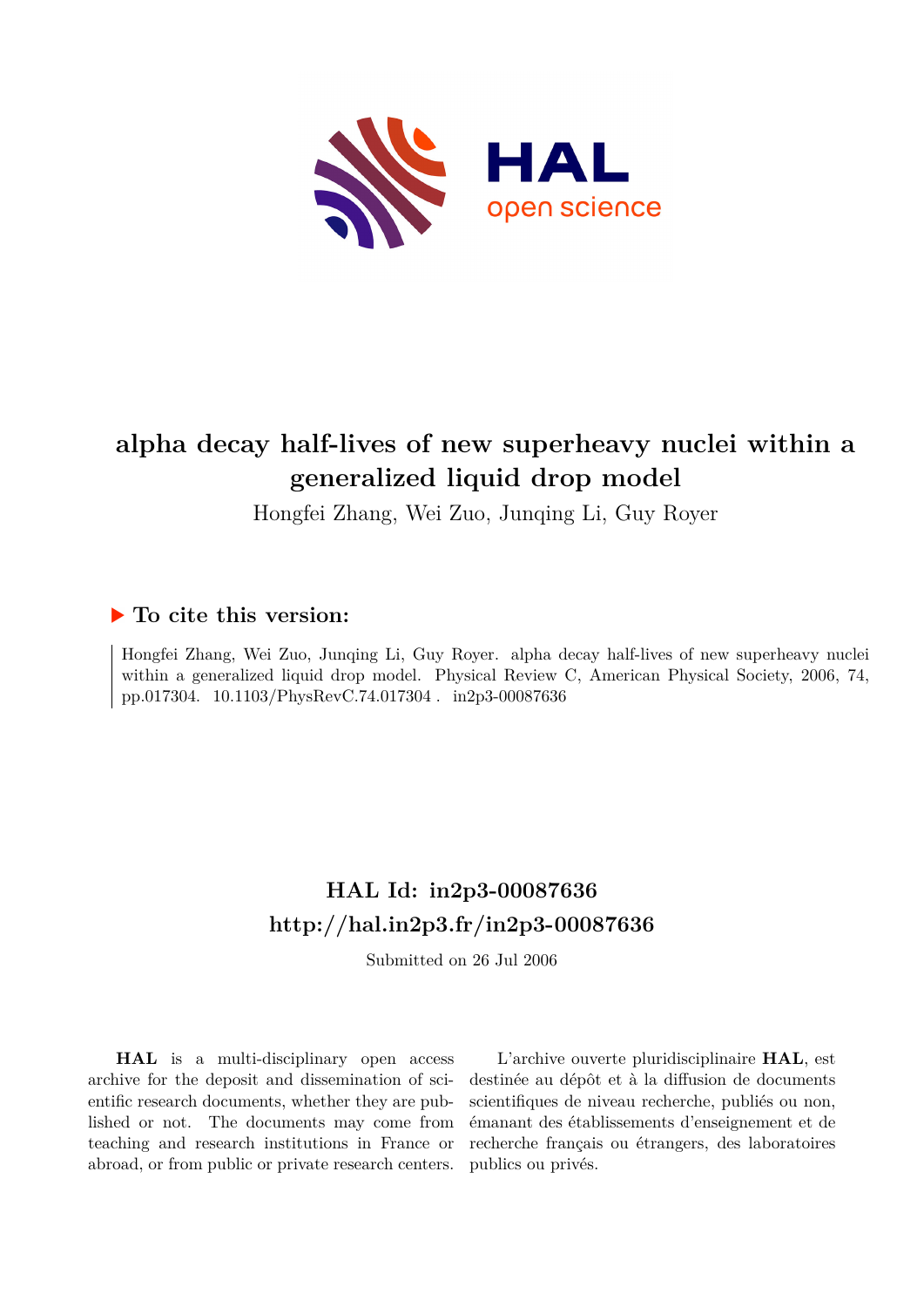# in2p3-00087636, version 1 - 26 Jul 2006 in2p3-00087636, version 1 - 26 Jul 2006

### $\alpha$  decay half-lives of new superheavy nuclei within a generalized liquid drop model

Hongfei Zhang<sup>1,2,3</sup>,\* Wei Zuo<sup>1,2</sup>, Junqing Li<sup>1,2</sup>, and G. Royer<sup>4</sup>

<sup>1</sup> Institute of Modern Physics, Chinese Academy of Science, Lanzhou 730000, China

<sup>2</sup>Research Center of Nuclear Theory of Laboratory of Heavy Ion Accelerator of Lanzhou, Lanzhou 730000, China  ${}^{3}$ Graduate school of Chinese Academy of Sciences, Beijing 100039, China and

 $4$ Laboratoire Subatech, UMR: IN2P3/CNRS-Université-Ecole des Mines  $4$  rue A. Kastler,  $44307$  Nantes Cedex 03, France

(Dated: July 27, 2006)

The  $\alpha$  decay half-lives of the recently produced isotopes of the 112, 114, 116 and 118 nuclei and decay products have been calculated in the quasi-molecular shape path using the experimental  $Q_{\alpha}$ value and a Generalized Liquid Drop Model including the proximity effects between nucleons in the neck or the gap between the nascent fragments. Reasonable estimates are obtained for the observed  $\alpha$  decay half-lives. The results are compared with calculations using the Density-Dependent M3Y effective interaction and the Viola-Seaborg-Sobiczewski formulae. Generalized Liquid Drop Model predictions are provided for the  $\alpha$  decay half-lives of other superheavy nuclei using the Finite Range Droplet Model  $Q_{\alpha}$  and compared with the values derived from the VSS formulae.

PACS numbers: 27.90.+b, 23.60.+e, 21.10.Tg

The synthesis of superheavy elements has advanced using both cold [\[1](#page-4-0)] and warm fusion reactions. Recently [[2, 3](#page-4-0), [4\]](#page-4-0), isotopes of the elements 112, 114, 116 and 118 have been produced in fusion-evaporation reactions at low excitation energies by irradiations of the <sup>233,238</sup>U,  $^{242}Pu$ ,  $^{248}Cm$  and  $^{249}Cf$  targets with  $^{48}Ca$  beams. The main decay mode is the  $\alpha$  emission and the  $\alpha$  decay energies and half-lives of fourteen new  $\alpha$  decaying nuclei have been measured. Some questions have been raised [[5\]](#page-4-0) about these superheavy element findings. In similar sophisticated experiments at other places [\[6](#page-4-0), [7\]](#page-4-0) the  $\alpha$  cascades were not observed.

The pure Coulomb barrier sharply peaked at the touching point does not allow to determine correctly the partial  $\alpha$  decay half-lives. It is probable that the  $\alpha$  decay takes place in the quasi-molecular shape path where the nucleon-nucleon forces act strongly during the formation of the neck between the nascent fragments and after the separation and a proximity energy term must be added in the usual development of the liquid-drop model [\[8\]](#page-4-0). The generalized liquid drop model (GLDM) which includes such a proximity energy term has allowed to describe the fusion [\[9](#page-4-0)], fission [\[10\]](#page-4-0),light nucleus [[11\]](#page-4-0) and  $\alpha$  emission  $[12, 13]$  $[12, 13]$  processes.

The purpose of this work is to determine the partial  $\alpha$ decay half-lives of these superheavy elements within this GLDM from the experimental  $Q_{\alpha}$  values using the WKB approximation and to compare with the experimental data and the calculations with the Density-Dependent M3Y (DDM3Y) effective interaction [\[14](#page-4-0)] and the Viola-Seaborg formulae with Sobiczewski constants (VSS)[[15\]](#page-4-0). Finally predictions within the GLDM and VSS formulae are given for the partial  $\alpha$  decay half-lives of the still non observed superheavy nuclei ranging from Sg to  $Z = 120$ .

For a deformed nucleus, the macroscopic GLDM en-

ergy is defined as [\[9](#page-4-0)].

$$
E = E_V + E_S + E_C + E_{\text{Rot}} + E_{\text{Prox}}.
$$
 (1)

When the nuclei are separated:

$$
E_V = -15.494 [(1 - 1.8I_1^2)A_1 + (1 - 1.8I_2^2)A_2] \text{ MeV},
$$
\n(2)

$$
E_S = 17.9439 \left[ (1 - 2.6I_1^2) A_1^{2/3} + (1 - 2.6I_2^2) A_2^{2/3} \right] \text{ MeV},\tag{3}
$$

$$
E_C = 0.6e^2 Z_1^2 / R_1 + 0.6e^2 Z_2^2 / R_2 + e^2 Z_1 Z_2 / r, \qquad (4)
$$

where  $A_i$ ,  $Z_i$ ,  $R_i$  and  $I_i$  are the mass number, charge number, radii and relative neutron excesses of the two nuclei. r is the distance between the mass centres. The radii $R_i$  are given by [[8\]](#page-4-0):

$$
R_i = (1.28A_i^{1/3} - 0.76 + 0.8A_i^{-1/3})
$$
 fm. (5)

This formula allows to follow the experimentally observed increase of the ratio  $r_i = R_i / A_i^{1/3}$  with the mass; for example,  $r_0 = 1.13$  fm for <sup>48</sup>Ca and  $r_0 = 1.18$  fm for <sup>248</sup>Cm.

For one-body shapes, the surface and Coulomb energies are defined as:

$$
E_S = 17.9439(1 - 2.6I^2)A^{2/3}(S/4\pi R_0^2) \text{ MeV}, \quad (6)
$$

$$
E_C = 0.6e^2(Z^2/R_0) \times 0.5 \int (V(\theta)/V_0)(R(\theta)/R_0)^3 \sin \theta d\theta.
$$
\n(7)

S is the surface of the one-body deformed nucleus.  $V(\theta)$ is the electrostatic potential at the surface and  $V_0$  the surface potential of the sphere.

The rotational energy is determined within the rigidbody ansatz:  $E_{\text{Rot}} = \frac{\tilde{h}^2 l(l+1)}{2I_{\perp}}$ . The surface energy results

<sup>∗</sup>Electronic address: [zhanghongfei@impcas.ac.cn](mailto:zhanghongfei@impcas.ac.cn)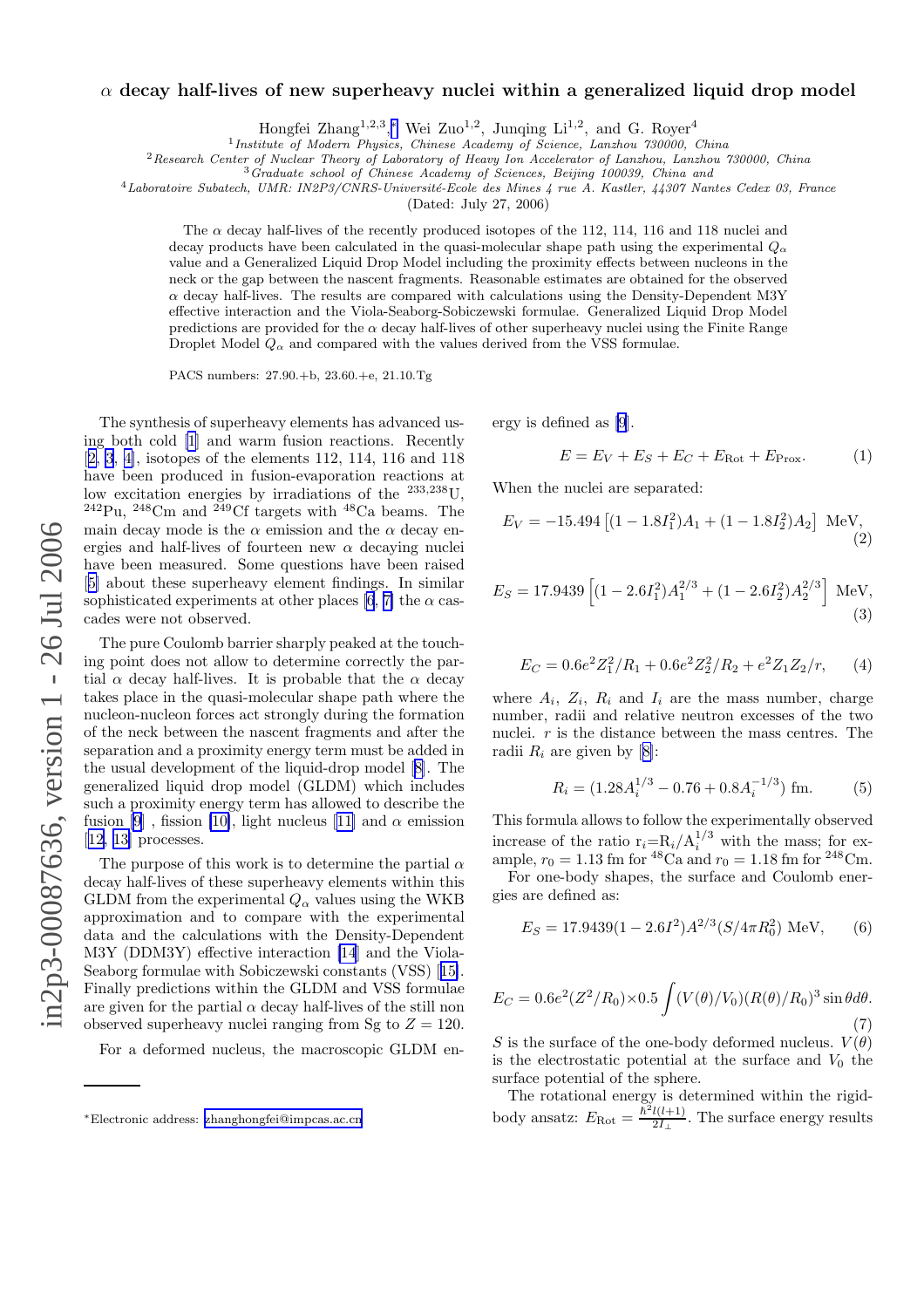from the effects of the surface tension forces in a half space. When there are nucleons in regard in a neck or a gap between separated fragments an additional term called proximity energy must be added to take into account the effects of the nuclear forces between the close surfaces. This term is essential to describe smoothly the one-body to two-body transition and to obtain reasonable fusion barrier heights. It moves the barrier top to an external position and strongly decreases the pure Coulomb barrier.

$$
E_{\rm Prox}(r) = 2\gamma \int_{h_{\rm min}}^{h_{\rm max}} \Phi \left[ D(r, h)/b \right] 2\pi h dh, \qquad (8)
$$

where  $h$  is the distance varying from the neck radius or zero to the height of the neck border. D is the distance between the surfaces in regard and  $b = 0.99$  fm the surfacewidth.  $\Phi$  is the proximity function of Feldmeier [[16\]](#page-4-0). The surface parameter  $\gamma$  is the geometric mean between the surface parameters of the two nuclei or fragments. The combination of the GLDM and of a quasi-molecular shape sequence has allowed to reproduce the fusion barrier heights and radii, the fission and the  $\alpha$  and cluster radioactivity data.

For the  $\alpha$  emission this very accurate formula simulates the proximity energy [\[17](#page-4-0)]:

$$
E_{\text{prox}}(r) = (4\pi\gamma)e^{-1.38(r - R_{\alpha} - R_d)}[0.6584A^{2/3} \qquad (9)
$$

$$
-(\frac{0.172}{A^{1/3}} + 0.4692A^{1/3})r
$$

$$
-0.02548A^{1/3}r^2 + 0.01762r^3].
$$

To obtain the  $\alpha$  decay barrier from the contact point between the nascent  $\alpha$  particle and daughter nucleus it is sufficient to add this proximity energy to the Coulomb repulsion.

The half-life of a parent nucleus decaying via  $\alpha$  emission is calculated using the WKB barrier penetration probability. In a unified fission model, the decay constant of the  $\alpha$  emitter is simply defined as  $\lambda = \nu_0 P$ . The assault frequency  $\nu_0$  has been taken as  $\nu_0 = 10^{20} s^{-1}$ . The barrier penetrability  $P$  is calculated within the action integral

$$
P = exp[-\frac{2}{\hbar} \int_{R_{\text{in}}}^{R_{\text{out}}} \sqrt{2B(r)(E(r) - E(sphere))}].
$$
 (10)

The deformation energy (relative to sphere) is small until the rupture point between the fragments [\[12](#page-4-0)] and the two following approximations may been used: $R_{\rm in} = R_d + R_\alpha$ and  $B(r) = \mu$  where  $\mu$  is the reduced mass.  $R_{out}$  is simply  $e^2 Z_d Z_\alpha/Q_\alpha$ . The partial half-life is related to the decay constant  $\lambda$  by  $T_{1/2} = \frac{\ln 2}{\lambda}$ . The  $\alpha$  decay halflives of the recently produced superheavy nuclei calculated with the GLDM using the experimental  $Q_{\alpha}$  value and without considering the rotational contribution are presented in Table 1. The results agree reasonably with the experimental data indicating that a GLDM taking account the proximity effects, the mass asymmetry, and an accurate nuclear radius is sufficient to reproduce the  $\alpha$ decay potential barriers when the experimental  $Q_{\alpha}$  value is known. The results obtained with the DDM3Y interaction agree with the experimental data as the GLDM predictions and largely better than the VSS calculations. This shows that a double folding potential obtained using M3Y[[18\]](#page-4-0) effective interaction supplemented by a zero-range potential for the single-nucleon exchange is very appropriate because its microscopic nature includes many nuclear features, in particular a potential energy surface is inherently embedded in this description. This double agreement shows that the experimental data themselves seem to be consistent. For most nuclei the predictions of the VSS model largely overestimate the half lives. The blocking effect is probably treated too

The half live of <sup>294</sup>118 is slightly underestimated in the three theoretical calculations possibly due to the neutron submagicnumber  $N = 176$ . In Ref. [[19\]](#page-4-0), it is also pointed out that for oblate deformed chain of  $Z=112$ , the shell closure appears at  $N= 176$ .

roughly.

Most of the theoretical half lives using GLDM are slightly smaller than the experimental data. A reason is perhaps that the rotation of the nuclei is neglected in the present calculations. The term  $\hbar^2 l(l+1)/(2I_\perp)$  in Eq.(??) represents an additional centrifugal contribution to the barrier which reduces the tunnelling probability and increases the half lives. A second reason is that the shell effects and pairing correlation are not explicitly included in the alpha decay barrier, in spite of their global inclusion in the decay energy Q.

The experimental  $\alpha$  decay half-lives are between the close theoretical values given by the GLDM and the ones derived from the VSS formulae. Thus predictions of the  $\alpha$  decay half lives with the GLDM and VSS formulae are possible. In the next calculations the experiential  $Q_{\alpha}$ values are taken from the FRDM[[20\]](#page-4-0) which reproduces all known experimental data of ground state properties of a large number of nuclei and gives good predictions for nuclei far from the  $\beta$  stability line and the superheavy nucleus region. In Ref. [\[13](#page-4-0)]  $T_{1/2}$  obtained using the  $Q_{\alpha}$ values given by the Thomas-Fermi model can be found.

 $\alpha$  decay half-lives for  $Z = 106$  to  $Z = 120$  isotopes are shown in Fig.[1,](#page-3-0) the open dots indicating the results of GLDM and the black triangles the ones derived from the VSS formulae.

The half-life values vary from years to microseconds. A narrow window exists between the two predictions for each isotope and the unknown  $\alpha$  decay half-lives of SHN may lie in this window assuming that the FRDM  $Q_{\alpha}$  is correct.

The FRDM  $Q_{\alpha}$  value explicitly displays a minimum at the submagic number  $N= 162$ . It is progressively eroded by the neutron deficiency and the subshell disappears completely from  $Z=115$ . This induces a small first hump in the predicted  $log_{10}[T_{1/2}(s)]$  curves till Z= 114. Before this first submagic number the half-lives increases rapidly with A from Db to  $Z=114$  isotopes. For the results of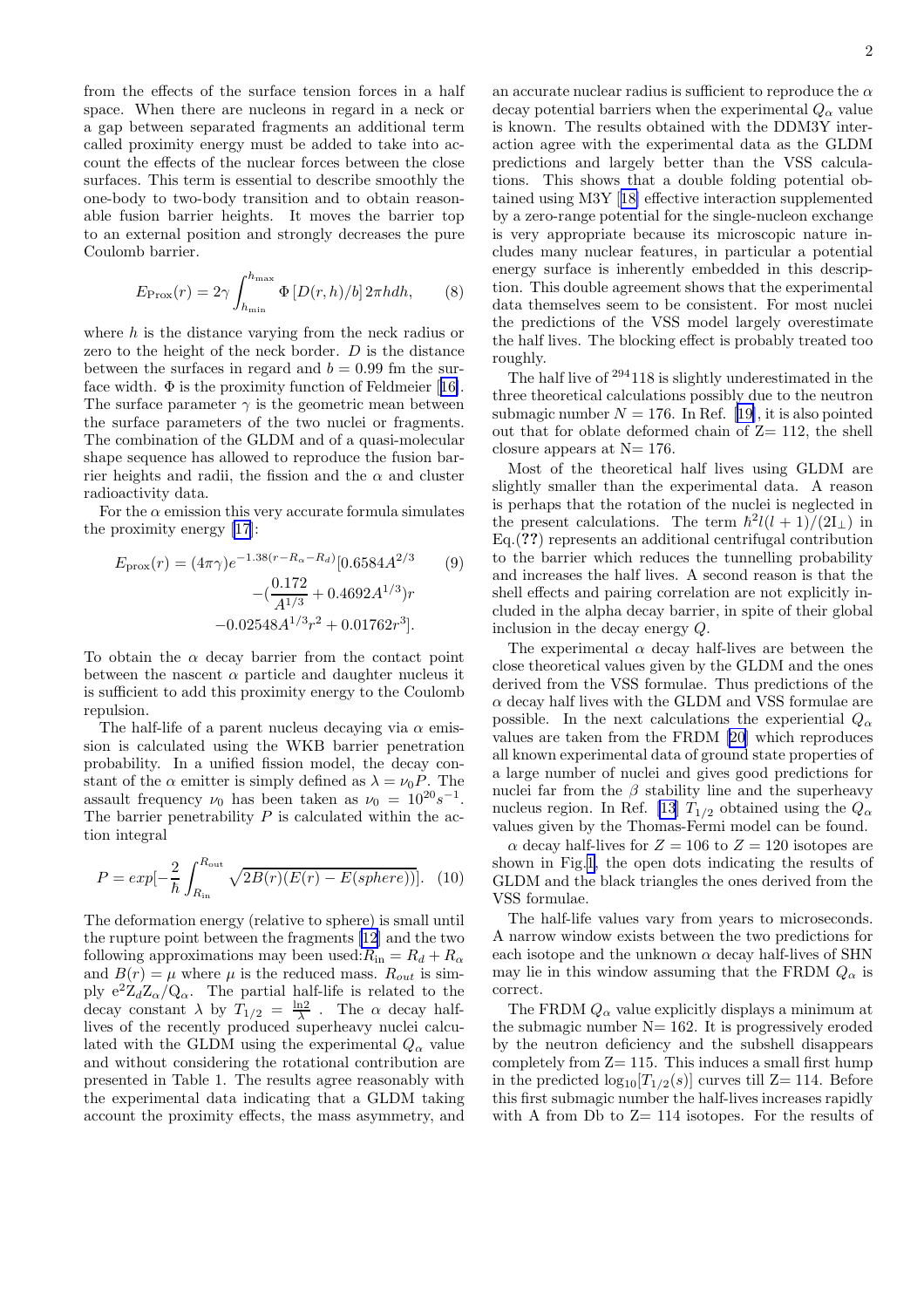| $\mu$ interaction [14] and the $\nu$ so formulae. |                  |               |                                                                                                                                                                                                                                                                                                                                                                                  |                                                                                                                                                                                                                                                                                                                                                                           |                                                                                                                                                                                                                                                                                                                                                                                                                                            |
|---------------------------------------------------|------------------|---------------|----------------------------------------------------------------------------------------------------------------------------------------------------------------------------------------------------------------------------------------------------------------------------------------------------------------------------------------------------------------------------------|---------------------------------------------------------------------------------------------------------------------------------------------------------------------------------------------------------------------------------------------------------------------------------------------------------------------------------------------------------------------------|--------------------------------------------------------------------------------------------------------------------------------------------------------------------------------------------------------------------------------------------------------------------------------------------------------------------------------------------------------------------------------------------------------------------------------------------|
| Nuclei                                            | Expt.            |               | DDM3Y                                                                                                                                                                                                                                                                                                                                                                            | <b>GLDM</b>                                                                                                                                                                                                                                                                                                                                                               | <b>VSS</b>                                                                                                                                                                                                                                                                                                                                                                                                                                 |
| A                                                 | Q(MeV)           | $T_{\rm 1/2}$ | $T_{\rm 1/2}$                                                                                                                                                                                                                                                                                                                                                                    | $T_{1/2}$                                                                                                                                                                                                                                                                                                                                                                 | $T_{1/2}$                                                                                                                                                                                                                                                                                                                                                                                                                                  |
| 294                                               | $11.81 \pm 0.06$ |               |                                                                                                                                                                                                                                                                                                                                                                                  | $\rm ms$                                                                                                                                                                                                                                                                                                                                                                  | $\frac{0.64_{-0.18}^{+0.24} \text{ ms}}{1258_{-384}^{+557} \text{ ms}}$                                                                                                                                                                                                                                                                                                                                                                    |
| 293                                               | $10.67 \pm 0.06$ |               |                                                                                                                                                                                                                                                                                                                                                                                  | $\rm ms$                                                                                                                                                                                                                                                                                                                                                                  |                                                                                                                                                                                                                                                                                                                                                                                                                                            |
| 292                                               | $10.80 \pm 0.07$ | ms            |                                                                                                                                                                                                                                                                                                                                                                                  |                                                                                                                                                                                                                                                                                                                                                                           | $49^{+26}_{-16}$ ms                                                                                                                                                                                                                                                                                                                                                                                                                        |
| 291                                               | $10.89 \pm 0.07$ | $\rm ms$      |                                                                                                                                                                                                                                                                                                                                                                                  |                                                                                                                                                                                                                                                                                                                                                                           | $336.4^{+173.1}_{-113.4}$ ms                                                                                                                                                                                                                                                                                                                                                                                                               |
| 290                                               | $11.00 \pm 0.08$ | ms            |                                                                                                                                                                                                                                                                                                                                                                                  |                                                                                                                                                                                                                                                                                                                                                                           | $15.2^{+9.0}_{-5.6}$ ms                                                                                                                                                                                                                                                                                                                                                                                                                    |
| 289                                               | $9.96 \pm 0.06$  |               |                                                                                                                                                                                                                                                                                                                                                                                  |                                                                                                                                                                                                                                                                                                                                                                           | $26.7^{+13.1}_{-8.7}$<br>S                                                                                                                                                                                                                                                                                                                                                                                                                 |
| 288                                               | $10.09 \pm 0.07$ |               |                                                                                                                                                                                                                                                                                                                                                                                  |                                                                                                                                                                                                                                                                                                                                                                           | $0.98^{+0.56}_{-0.40}$ s                                                                                                                                                                                                                                                                                                                                                                                                                   |
| 287                                               | $10.16 \pm 0.06$ |               |                                                                                                                                                                                                                                                                                                                                                                                  |                                                                                                                                                                                                                                                                                                                                                                           | $7.24_{-2.61}^{+3.43}$<br>0.19 <sup>+0.08</sup>                                                                                                                                                                                                                                                                                                                                                                                            |
| 286                                               | $10.35 \pm 0.06$ |               |                                                                                                                                                                                                                                                                                                                                                                                  |                                                                                                                                                                                                                                                                                                                                                                           |                                                                                                                                                                                                                                                                                                                                                                                                                                            |
| 285                                               | $9.29 \pm 0.06$  |               |                                                                                                                                                                                                                                                                                                                                                                                  |                                                                                                                                                                                                                                                                                                                                                                           | $592^{+323}_{-207}$ s                                                                                                                                                                                                                                                                                                                                                                                                                      |
| 283                                               | $9.67 \pm 0.06$  |               |                                                                                                                                                                                                                                                                                                                                                                                  |                                                                                                                                                                                                                                                                                                                                                                           | $592^{+525}_{-207}$ s<br>41.3 <sup>+20.9</sup> s                                                                                                                                                                                                                                                                                                                                                                                           |
| 279                                               | $9.84 \pm 0.06$  |               |                                                                                                                                                                                                                                                                                                                                                                                  |                                                                                                                                                                                                                                                                                                                                                                           |                                                                                                                                                                                                                                                                                                                                                                                                                                            |
| 275                                               | $9.44 \pm 0.07$  |               |                                                                                                                                                                                                                                                                                                                                                                                  |                                                                                                                                                                                                                                                                                                                                                                           |                                                                                                                                                                                                                                                                                                                                                                                                                                            |
| 271                                               | $8.65 \pm 0.08$  |               | min                                                                                                                                                                                                                                                                                                                                                                              |                                                                                                                                                                                                                                                                                                                                                                           | $2.92^{+1.4}_{-0.94}$ s<br>8.98 <sup>+5.49</sup> s<br>8.6 <sup>+7.3</sup> min<br>8.6 <sup>+7.3</sup> min                                                                                                                                                                                                                                                                                                                                   |
|                                                   |                  |               | Expt.<br>$\frac{1.8^{+75}_{-1.3} \text{ ms}}{53^{+62}_{-19} \text{ ms}}$<br>$18^{+16}_{-6}$<br>$6.3_{-2.5}^{+11.6}$<br>$15^{+26}_{-6}$<br>$2.7^{+1.4}_{-0.7}$ s<br>$0.8^{+0.32}_{-0.18}$ s<br>$0.51^{+0.18}_{-0.10}$ s<br>0.16 <sup>+0.07</sup><br>0.16 <sup>-0.07</sup> s<br>$34^{+17}_{-9}$<br>$0.18^{+0.05}_{-0.03}$ s<br>$0.15^{+0.27}_{-0.06}$ s<br>$2.4^{+4.3}_{-1.0}$ min | $0.66^{+0.23}_{-0.18}$ ms<br>$206^{+90}_{-61}$ ms<br>$39^{+20}_{-13}$ ms<br>$60.4_{-20.1}^{+30.2}$ ms<br>$13.4^{+7.7}_{-5.2}$ ms<br>$3.8^{+1.8}_{-1.2}$ s<br>0.67 $^{+0.37}_{-0.27}$ s<br>$1.13_{-0.40}^{+0.52}$ s<br>0.14 <sup>+0.06</sup> s<br>$75^{\textcolor{red}{\bar{+}}\tilde{4}1}$<br>$0.40^{+5.18}_{-0.13}$ s<br>$1.09_{-0.40}^{+0.73}$ s<br>$1.0^{+0.8}_{-0.5}$ | $\substack{0.15_{-0.04}^{+0.05}\\22.81_{-7.06}^{+10.22}}$<br>$10.45_{-3.45}^{+5.65}$ ms<br>6.35 <sup>+3.15</sup> ms<br>3.47 <sup>+1.99</sup> ms<br>3.47 <sup>+1.99</sup> ms<br>$0.52_{-0.17}^{+0.25}$ s<br>$0.22^{+0.12}_{-0.08}$ s<br>$0.16_{-0.05}^{+0.08}$ s<br>$0.05_{-0.02}^{+0.02}$ s<br>$13.22_{-4.64}^{+7.25}$ s<br>$0.95_{-0.32}^{+0.48}$ s<br>$0.08^{+0.04}_{-0.02}$ s<br>$0.27^{+0.16}_{-0.10}$ s<br>$0.33^{+0.28}_{-0.16}$ min |

<span id="page-3-0"></span>TABLEI: Comparison between experimental  $\alpha$  decay half-lives [[4](#page-4-0)] and results obtained with the GLDM, the DDM3Y effective interaction[[14](#page-4-0)] and the VSS formulae.



FIG. 1: Comparison between calculated α-decay half-lives of Sg, Hs, Ds, 112, 114, 116, 118 and 120 isotopes using the GLDM and the VSS formulae.

VSS formulae, it seems that the turning point is delayed a little and appears at neutron number  $N= 163$ , for the blocking effect has been magnified and the half lives are overestimated.  $N = 184$  is always a closure shell. Subclosure or closure shells exist also around  $N= 176$  for  $Z= 105$ to Z= 112. The most stable nuclei should stand about  $N= 184$  when the proton number is higher than  $Z= 115$ , but stand around N= 176 for lower Z values.

As a conclusion the half-lives for  $\alpha$ -radioactivity have been analyzed in the quasimolecular shape path within a Generalized Liquid Drop Model including the proximity effects between nucleons and the mass and charge asymmetry. The results are in reasonable agreement with the published experimental data for the alpha decay halflives of isotopes of charge 112, 114, 116 and 118 and close to the ones derived from the DDM3Y effective interaction. The experimental  $\alpha$  decay half lives stand between the GLDM calculations and VSS formulae results and the  $\alpha$  decay half-lives of still non-observed superheavy nuclei have been predicted within the GLDM and VSS approaches and  $Q_{\alpha}$  derived from the FRDM.

This work was supported by the Major State Basic Research Development Program in China Under Contract No. G2000077400, the Natural Science Foundation of China (NSFC) under Grant No. 10505016, 10235020, 10235030, 10575119, Knowledge Innovation